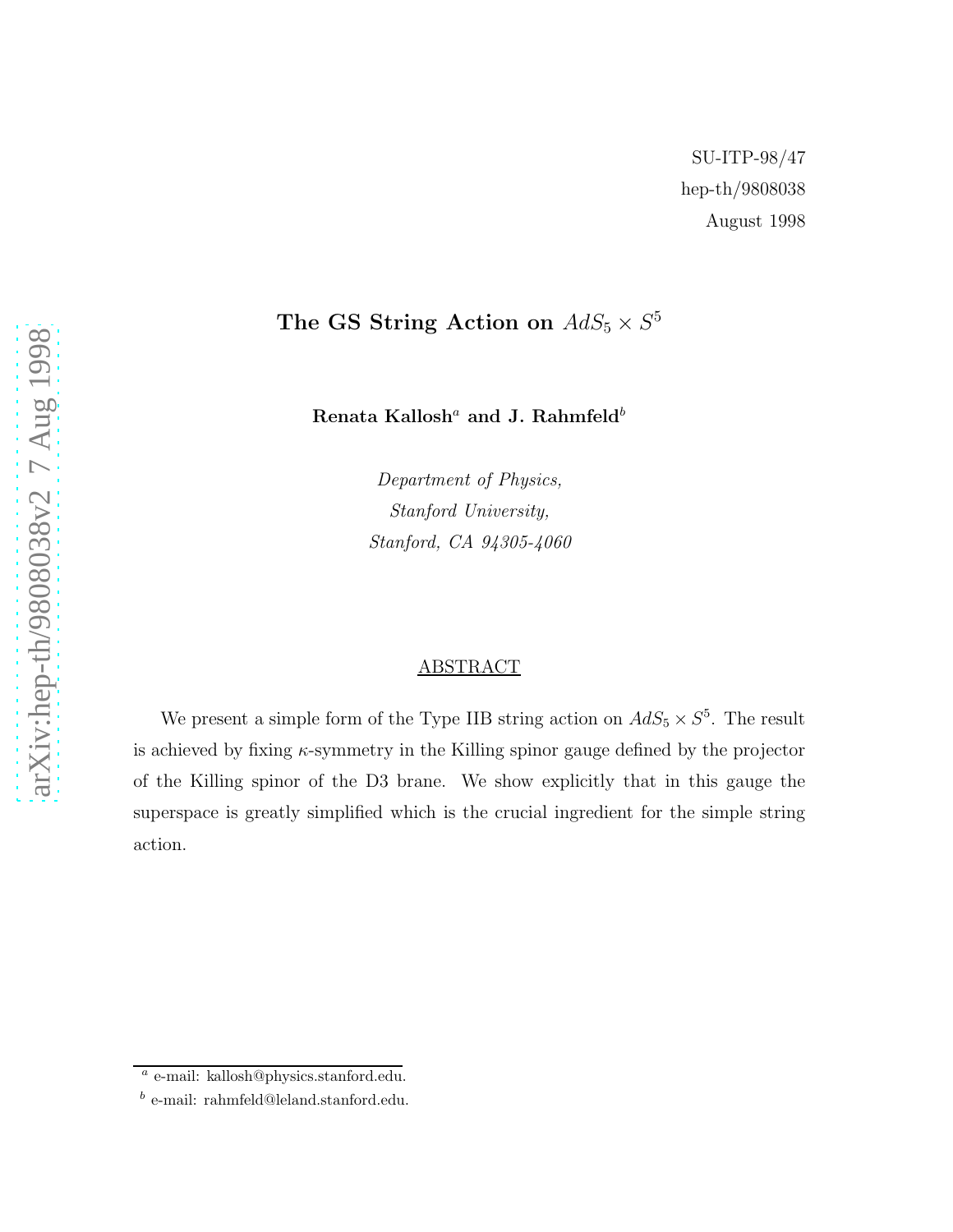<span id="page-1-0"></span>Recently, research in worldvolume theories of strings and extended objects on  $AdS_*\times S^*$  backgrounds has attracted attention, motivated by the conjectured duality between  $D = 4$  Large N Yang-Mills theory and Type IIB string theory compactified on  $AdS_5 \times S^5$  [[1, 2, 3](#page-6-0)]. Clearly, it is of great importance to obtain the string action in this background in a reasonably simple form, which is the purpose of this note.

In flat superspace, the string action with manifest ten dimensional super Poincare symmetry was discovered by Green and Schwarz [\[4](#page-7-0)]. The classical action is nonlinear. Upon gauge-fixing in the light-cone gauge the gauge-fixed theory is free as the action is quadratic. The GS string action was generalized in[[5\]](#page-7-0) to generic Type IIB backgrounds. In such backgrounds in which even after gauge-fixing the action is not free.

More recently, the classical string action was presented in a closed form in  $AdS_5 \times$  $S<sup>5</sup>$ supercoset construction [[6](#page-7-0), [7](#page-7-0), [8](#page-7-0)]:

$$
S = -\frac{1}{2} \int d^2 \sigma \left[ \sqrt{g} g^{ij} L_i^{\hat{a}} L_j^{\hat{a}} + 4i \epsilon^{ij} \int_0^1 ds L_{is}^{\hat{a}} S^{IJ} \bar{\Theta}^I \Gamma^{\hat{a}} L_{is}^J \right] , \qquad (1)
$$

where  $S^{IJ}$  has non-vanishing elements  $S^{11} = -S^{22} = 1$  and where  $\hat{a} = 0, ..., 9$ .

$$
L_s^I = \left[ \left( \frac{\sinh\left(s \mathcal{M}\right)}{\mathcal{M}} \right) D\Theta \right]^I \tag{2}
$$

and

$$
L_s^{\hat{a}} = e_{\hat{m}}^{\hat{a}}(x)dx^{\hat{m}} - 4i\bar{\Theta}^I\gamma^{\hat{a}}\left(\frac{\sinh^2\left(s\mathcal{M}/2\right)}{\mathcal{M}^2}D\Theta\right)^I\tag{3}
$$

where

$$
(\mathcal{M}^2)^{IL} = \left[ \epsilon^{IJ} (-\gamma^a \Theta^J \bar{\Theta}^L \gamma^a + \gamma^{a'} \Theta^J \bar{\Theta}^L \gamma^{a'} ) \right. + \frac{1}{2} \epsilon^{KL} (\gamma^{ab} \Theta^I \bar{\Theta}^K \gamma^{ab} - \gamma^{a'b'} \Theta^I \bar{\Theta}^K \gamma^{a'b'} )], \tag{4}
$$

and  $L^I = L_{s=1}^I$ ,  $L^{\hat{a}} = L_{s=1}^{\hat{a}}$ . Here,

$$
(D\Theta)^{I} = \left(d + \frac{1}{4}(\omega^{ab}\gamma_{ab} + \omega^{a'b'}\gamma_{a'b'})\right)\Theta^{I} - \frac{1}{2}i\epsilon^{IJ}(e^{a}\gamma_{a} + ie^{a'}\gamma_{a'})\Theta^{J}
$$
(5)

with  $d = dx\partial_x + d\Theta\partial_{\Theta}$ . Also, we use a 5+5 split [\[6\]](#page-7-0) of  $\hat{a}$  into  $\hat{a} = (a, a')$ . This presents a closed form of a  $\kappa$ - and reparametrization symmetric string action in  $AdS_5 \times S^5$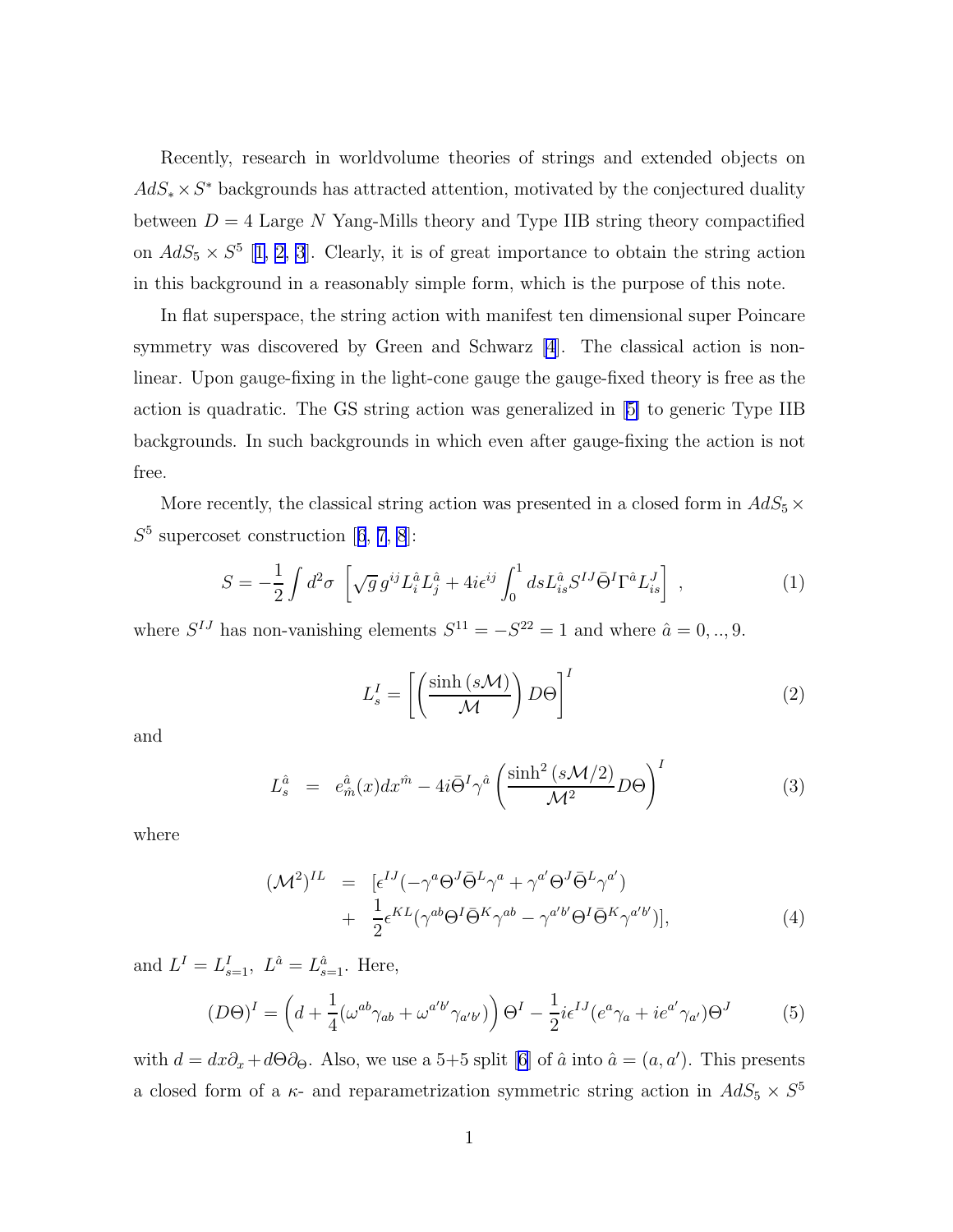<span id="page-2-0"></span>background. Although closed, the classical action as it is depends on even powers of  $\Theta$  up to  $\Theta^{32}$ .

Since both symmetries are local, they have to be gauge-fixed. As shown in[[9\]](#page-7-0) there exists a gauge which utilizes the Killing spinors of the background which leads to a significant simplification of the action. The argument was based on the properties of a supersolvable subalgebra of the full superconformal algebra. The connection between gaugefixing  $\kappa$ -symmetry and supersolvable subalgebras was discovered in [[10\]](#page-7-0) in the context of the M2-brane.

The program of gauge-fixing consists of these steps:

- The choice of an algebraic projector which eliminates  $1/2$  of the 32 spinorial degrees of freedom of the classical action. This projector will be suggested by the full D3-brane Killing spinor. The surviving fermionic directions will be precisely those Killing directions of the geometry.
- A change of the fermionic coordinates to accommodate the space-time dependence of the Killing spinors.
- Ensuring the consistency of the gauge.

The split of the 32 component spinor of the classical string action is suggested by the Killing spinor of the full D3-brane background which preserves 1/2 of the supersymmetries. Define the projectors

$$
\mathcal{P}_{\pm} = \frac{1}{2} \left( \delta^{IJ} \pm \Gamma_{0123} \epsilon^{IJ} \right), \tag{6}
$$

where  $\Gamma_{0123}$  is the product of  $\Gamma$  matrices in the direction of the brane. The gauge is defined by

$$
\mathcal{P}_-\Theta = 0.\tag{7}
$$

For future convenience we introduce besides the 5+5 split  $\hat{a} = (a, a'), \hat{m} = (m, m')$  also the 4+6 split  $\hat{a} = (\bar{p}, \bar{t}), \hat{m} = (p, t)$  with  $p, \bar{p} = 0, 1, 2, 3$  and  $t, \bar{t} = 4, ..., 9$ . This reflects the separation of the space-time coordinates into directions along the D3-brane and transverse to it. With

$$
\Theta_{\pm} = \mathcal{P}_{\pm} \Theta \tag{8}
$$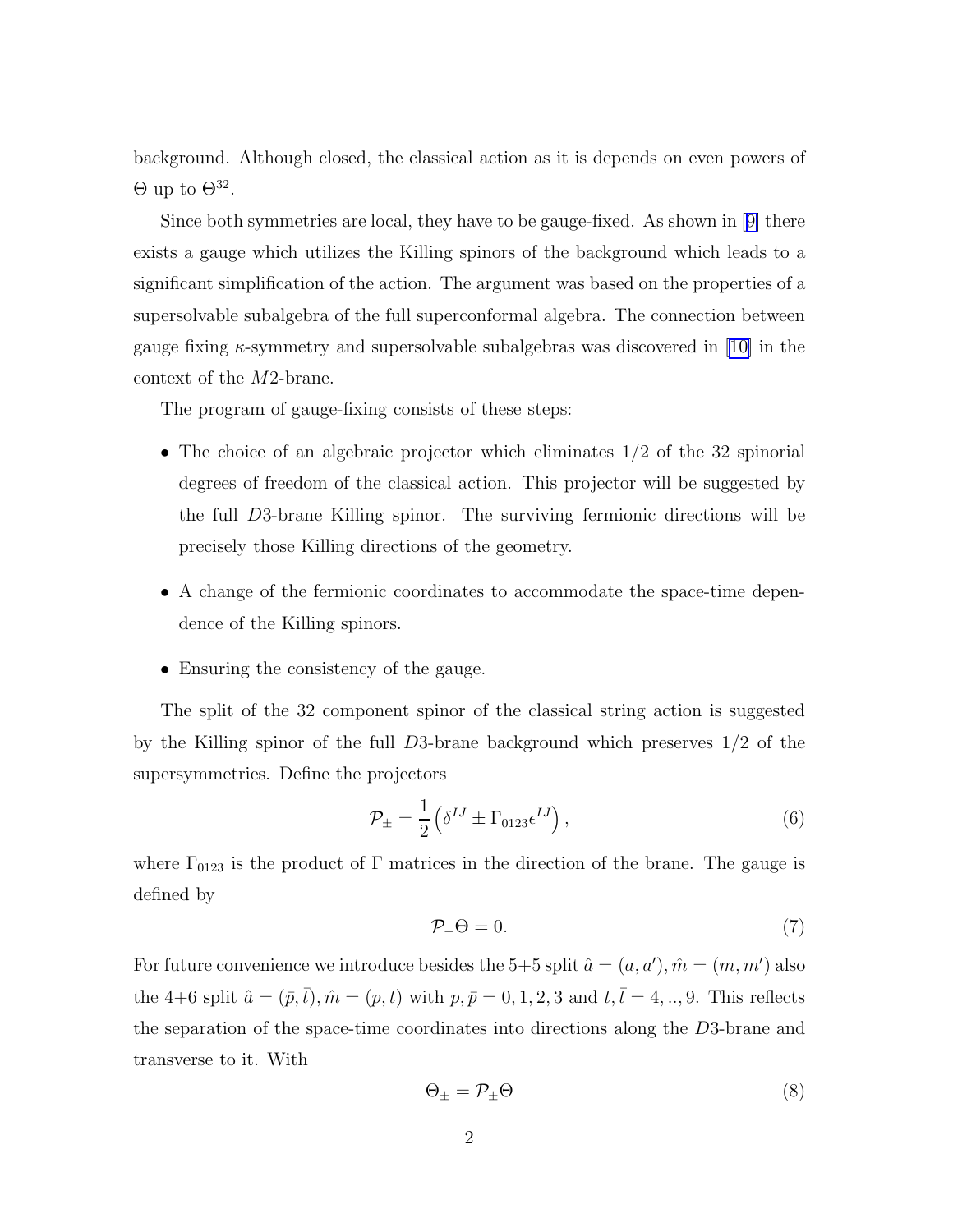we can define a convenient basis

$$
\Theta_{\pm}^{1} \equiv (\Theta_{\pm})^{1} \equiv \frac{1}{2} (\Theta^{1} \pm \Gamma_{0123} \Theta^{2})
$$
  
\n
$$
\Theta_{\pm}^{2} \equiv (\Theta_{\pm})^{2} \equiv \frac{1}{2} (\Theta^{2} \mp \Gamma_{0123} \Theta^{1}) = \mp \Gamma_{0123} \Theta_{\pm}^{1}.
$$
\n(9)

In this basis the gauge reads

$$
\Theta_-^1 = \Theta_-^2 = 0. \tag{10}
$$

A tremendous simplification of the supervielbeins occurs if we apply this gauge to [\(2](#page-1-0)) and([3\)](#page-1-0). Notice that in these objects all fermionic contributions appear in the form

$$
\left(\mathcal{M}^{2n}\right)D\Theta.\tag{11}
$$

We will show below that

$$
\left(\mathcal{M}^2\right)D\Theta_+ = 0\tag{12}
$$

which means that all terms of the type  $(11)$  vanish for  $n > 0$ . For simplicity, we prove this in the 5+5 split.

First, rewrite  $\Theta_-=0$  as

$$
\Theta_+^I = i\epsilon^{IJ}\gamma^4\Theta_+^J\tag{13}
$$

where we used

$$
\Gamma_{0123} = i\gamma^4 \times 1_{2 \times 2}.\tag{14}
$$

In general, the relation between ten dimensional Dirac matrices  $\Gamma$  and  $5+5$  dimensional ones  $\gamma^a$  and  $\Gamma^{a'}$  are [\[6\]](#page-7-0)

$$
\Gamma^a = \gamma^a \times \sigma_1,
$$
  
\n
$$
\Gamma^{a'} = \gamma^{a'} \times \sigma_2,
$$
\n(15)

where  $\gamma^a$  and  $\gamma^{a'}$  obey the (anti-)commutation relations

$$
\left\{\gamma^a,\gamma^b\right\} = 2\eta^{ab}, \qquad \left\{\gamma^{a'},\gamma^{b'}\right\} = 2\delta^{a'b'}, \qquad \left[\gamma^a,\gamma^{b'}\right] = 0. \tag{16}
$$

With (13) we arrive at

$$
\begin{split} (\mathcal{M}_{\text{fix}}^2)^{IL} D\Theta^L_+ &= \left[ (i\gamma^a \gamma^4 \Theta^I_+ \bar{\Theta}^L_+ \gamma^a D\Theta^L_+ - i\gamma^{a'} \gamma^4 \Theta^I_+ \bar{\Theta}^L_+ \gamma^{a'} D\Theta^L_+ \right) \\ &+ \frac{1}{2} (-i\gamma^{ab} \Theta^I_+ \bar{\Theta}^K_+ \gamma^{ab} \gamma^4 D\Theta^K + i\gamma^{a'b'} \Theta^I_+ \bar{\Theta}^K_+ \gamma^{a'b'} \gamma^4 D\Theta^K_+ ) \right]. \end{split} \tag{17}
$$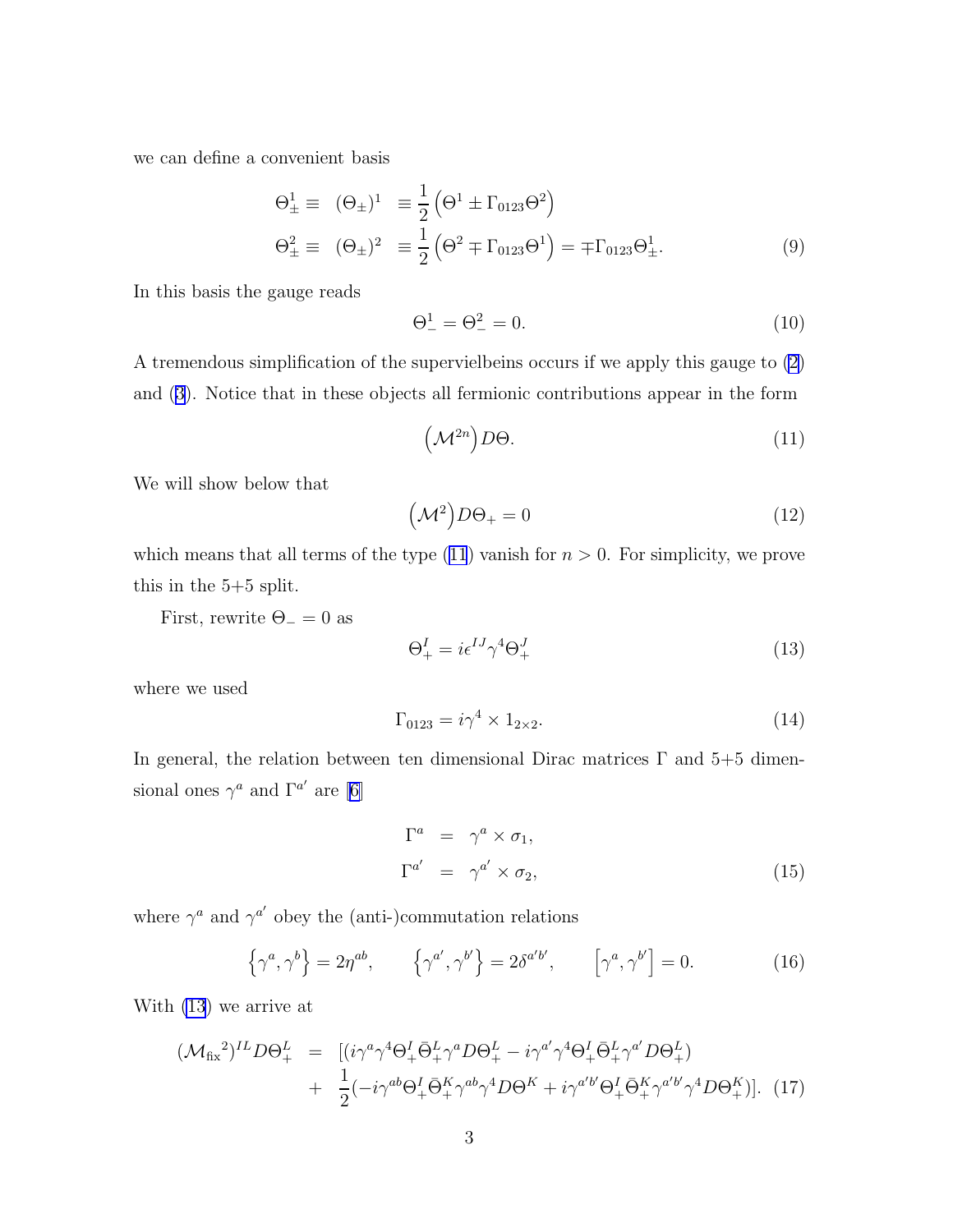<span id="page-4-0"></span>To show that this expression vanishes we use the fact that all terms of the structure

$$
\bar{\Theta}^I_+ \hat{\Gamma} D \Theta^I \quad \text{with} \quad \left[\gamma^4, \hat{\Gamma}\right] = 0 \tag{18}
$$

vanish. This leads to

$$
(\mathcal{M}_{\text{fix}}^2)^{IL} D \Theta_+^L = [(i\gamma^p \gamma^4 \Theta_+^I \bar{\Theta}_+^L \gamma^p D \Theta_+^L) + \frac{1}{2} (-i\gamma^{4p} \theta^I \bar{\Theta}_+^K \gamma^{4p} \gamma^4 D \Theta_+^K)] = 0, \qquad (19)
$$

as can be easily verified. We are left after gauge-fixing with the following supervielbeins:

$$
(L_s^I)_+ = sD\Theta_+^I
$$
  
\n
$$
(L_s^I)_- = 0
$$
  
\n
$$
L_s^p = e_{\hat{m}}^p(x)dx^{\hat{m}} - is^2\bar{\Theta}_+^I\gamma^p D\Theta_+^I
$$
  
\n
$$
L_s^t = e_{\hat{m}}^t(x)dx^{\hat{m}},
$$
\n(20)

where the indices  $p$  and  $t$  refer to directions parallel and orthogonal to the  $D3$ -brane.

We now turn to the change of fermionic variables. At this point it is useful to remind ourselves of the explicit  $AdS_5 \times S^5$  metric. Since in the following we use both notations,  $5 + 5$  and  $6 + 4$  split, we give it in spherical/AdS coordinates as well as in Cartesian coordinates:

spherical/AdS : 
$$
ds^2 = r^2(dx^p dx_p) + \frac{dr^2}{r^2} + d\Omega^2
$$
 (21)

Cartesian : 
$$
ds^2 = y^2(dx^p dx_p) + \frac{1}{y^2}(dy^t dy_t).
$$
 (22)

To simplify the expression  $D\Theta_+$  the following change of variables (in Cartesian coordinates) is in order<sup>1</sup>:

$$
\Theta_{+}^{I} = g_{tt}^{\frac{1}{4}}(|y|)\theta_{+}^{I} \tag{24}
$$

$$
\Theta_{+}^{I} = f(\eta)g_{tt}^{\frac{1}{4}}(r)\theta_{+}^{I},\tag{23}
$$

where  $f(\eta)$  is a function of the 5 Euler angles of the 5-sphere[\[11\]](#page-7-0).

<sup>&</sup>lt;sup>1</sup>In spherical coordinates the suitable change of variables is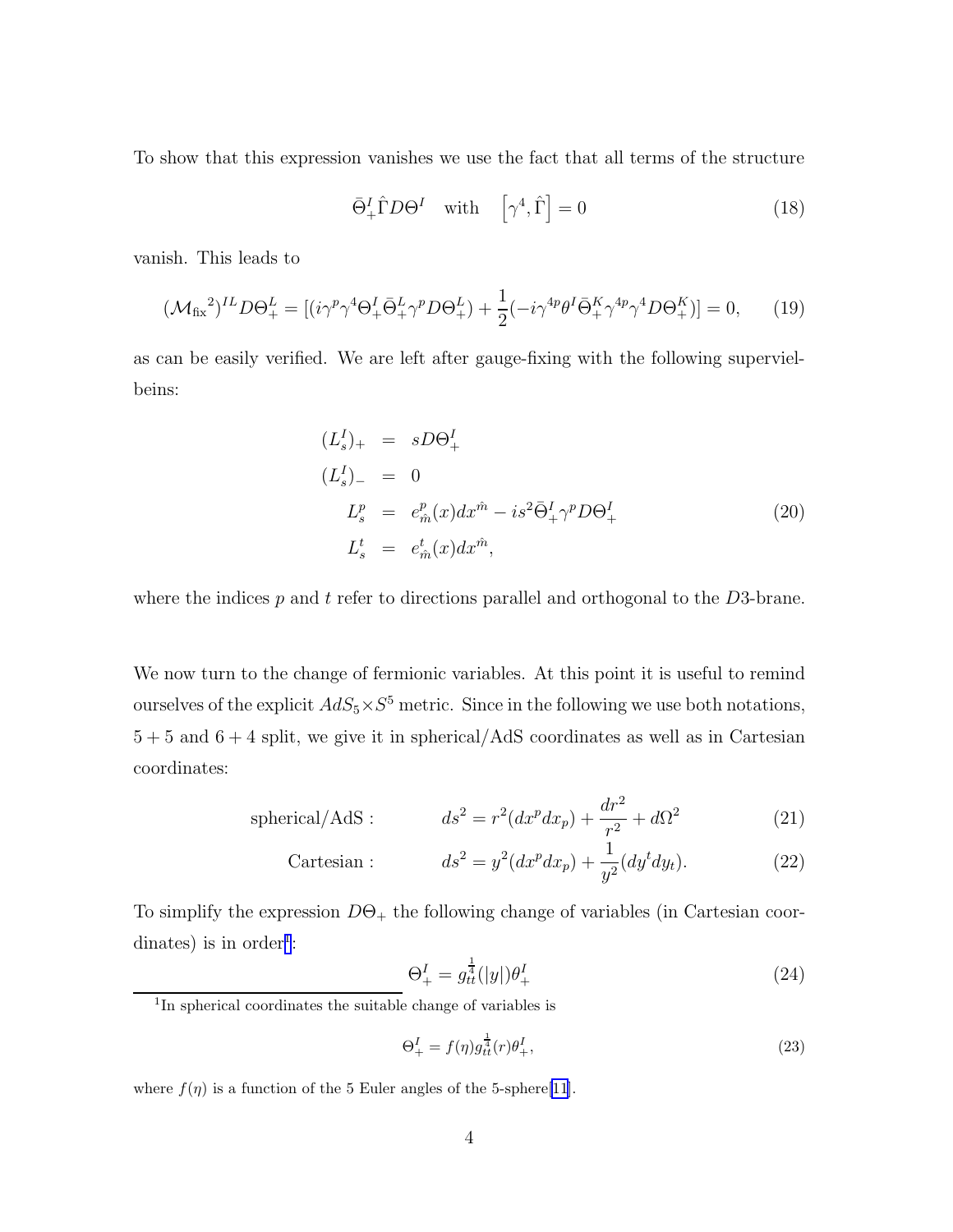With this definition  $D\Theta_{+}^{1}$  simply becomes [\[7](#page-7-0)]

$$
D\Theta_{+}^{1} = (g(|y|))^{\frac{1}{4}}d\theta_{+} = \sqrt{|y|}d\theta_{+}.
$$
\n(25)

This can be seen by enforcing the constraint [\(7](#page-2-0)) on([5\)](#page-1-0) which reduces to solving the Killing spinor equation for the full D3-brane Killing spinor in the near horizon regime.

Inthe coordinates ([24](#page-4-0)) the supervielbeins take the form (at  $s = 1$ )

$$
L_{+}^{I} = \sqrt{|y|} d\theta_{+}^{I}
$$
  
\n
$$
L_{-}^{I} = 0
$$
  
\n
$$
L^{p} = |y| (dx^{p} - i\bar{\theta}_{+}^{I} \Gamma^{p} d\theta_{+}^{I})
$$
\n(26)

$$
L^t = \frac{1}{|y|} dy^t \tag{27}
$$

This allows us to reduce the complicated classical action to a much simpler gauge-fixed action. With the obvious replacements  $dZ^M \to \partial_i Z^M d\sigma_i$  we find

$$
S = -\frac{1}{2} \int d^2 \sigma \left[ \sqrt{g} g^{ij} \left( y^2 (\partial_i x^p - 2i \bar{\theta}_+ \Gamma^p \partial_i \theta_+) (\partial_j x_p - 2i \bar{\theta}_+ \Gamma_p \partial_j \theta_+) + \frac{1}{y^2} \partial_i y^t \partial_j y^t \right) + 4i \epsilon^{ij} \partial_i y^t (\bar{\theta}_+ \Gamma^t \partial_j \theta_+) \right]
$$
(28)

which constitutes our main result<sup>2</sup>. Here, for compactness  $\theta_+$  denotes  $\theta_+^1$ . The last term originates from the WZ term.

The action still remains reparametrization invariant. There are various possibilities to fix this symmetry which have to be studied of the  $AdS_5 \times S^5$  background.

Finally, one has to ensure that the  $\kappa$ -symmetry gauge [\(7](#page-2-0)) is an acceptable one, which requires the differential operator in the quadratic part of the fermions to be invertible. The relevant term in the action is of the form

$$
\mathcal{L} \sim \bar{\theta}_{+} \left[ (\Pi_{p} \Gamma^{p} + \Pi_{t} \Gamma^{t})_{z} \partial_{\bar{z}} + (\Pi_{p} \Gamma^{p} - \Pi_{t} \Gamma^{t})_{\bar{z}} \partial_{z} \right] \theta_{+}.
$$
 (29)

<sup>&</sup>lt;sup>2</sup>If we would work instead in spherical coordinates, we would change the  $y^2$  to  $r^2$ , modify the second term to  $\frac{1}{r^2}\partial_i r \partial_j r + ...$  (where the dots denote derivatives on angular coordinates), and include the angular dependence of the spinors as in [\(23](#page-4-0)).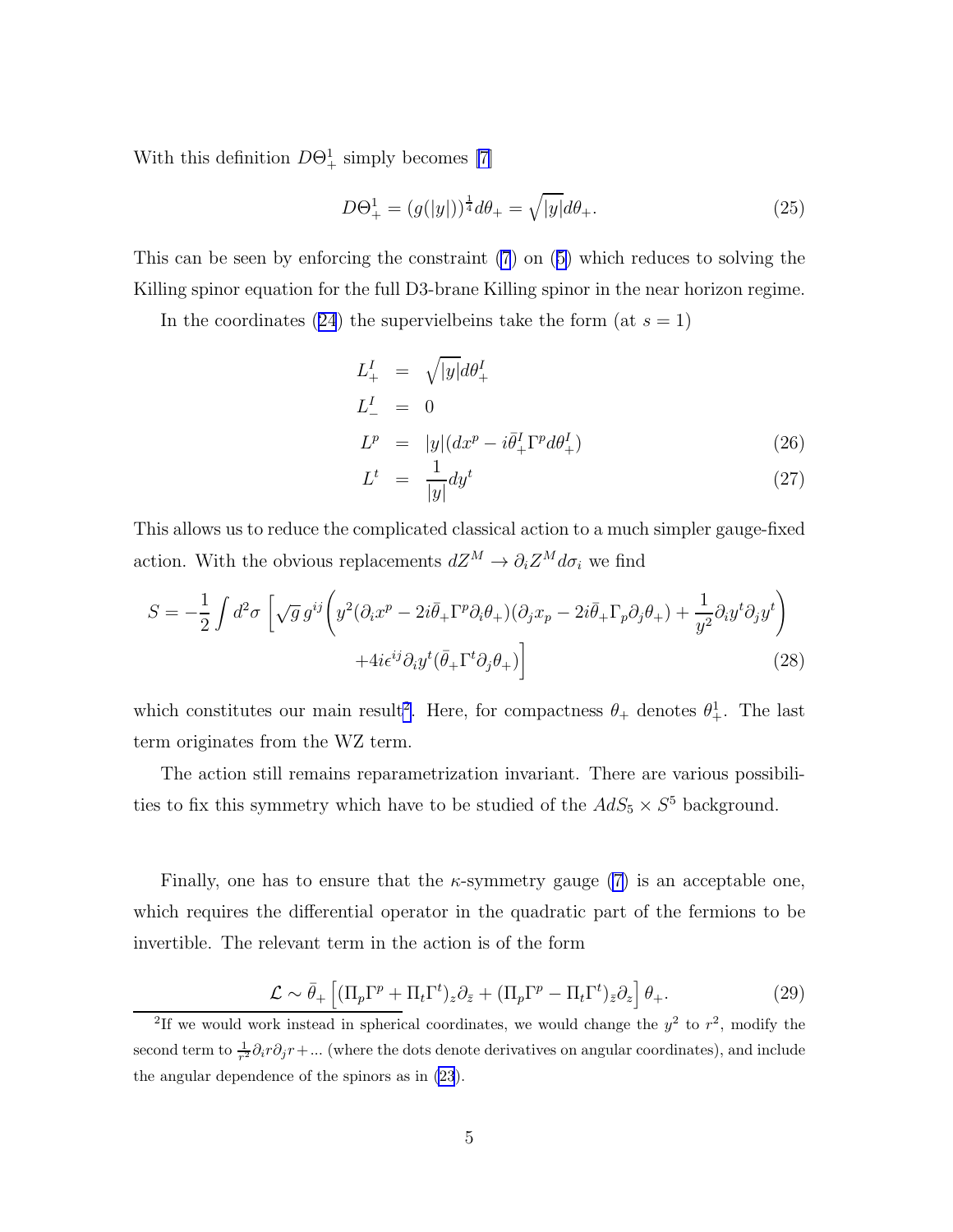<span id="page-6-0"></span>The zero modes of the classical action in this notation are

$$
(\Pi_p \Gamma^p + \Pi_t \Gamma^t)_z \qquad \text{and} \qquad (\Pi_p \Gamma^p + \Pi_t \Gamma^t)_{\bar{z}}.
$$
 (30)

None of them remains a zero mode in our gauge fixed action, hence the gauge we have used is acceptable.

Insummary, we have shown, following [[9\]](#page-7-0), that  $\kappa$ -symmetry of the Green-Schwarz string can be used to remove fermionic degrees of freedom in a way that simplifies the  $AdS_5 \times S^5$  superspace geometry and therefore the action.

We had stimulating discussion with Arvind Rajaraman and Arkady Tseytlin. The work of R.K and J.R is supported by the NSF grant PHY-9219345.

## Note Added:

After completion of this work we became aware of the paper by I. Pesando[[12](#page-7-0)] which displays the string action with a simple fermionic sector. The action was obtained via the technique of supersolvable algebras, and the relation to gauge fixing procedure still needs to be fully understood.

## References

- [1] J. Maldacena, The large n limit of superconformal field theories and supergravity, [hep-th/9711200](http://arxiv.org/abs/hep-th/9711200) (1997).
- [2] S. S. Gubser, I. R. Klebanov and A. M. Polyakov, Gauge theory correlators from noncritical string theory, Phys. Lett. B428 (1998) 105.
- [3] E. Witten, Anti-de sitter space and holography, [hep-th/9802150](http://arxiv.org/abs/hep-th/9802150) (1998).